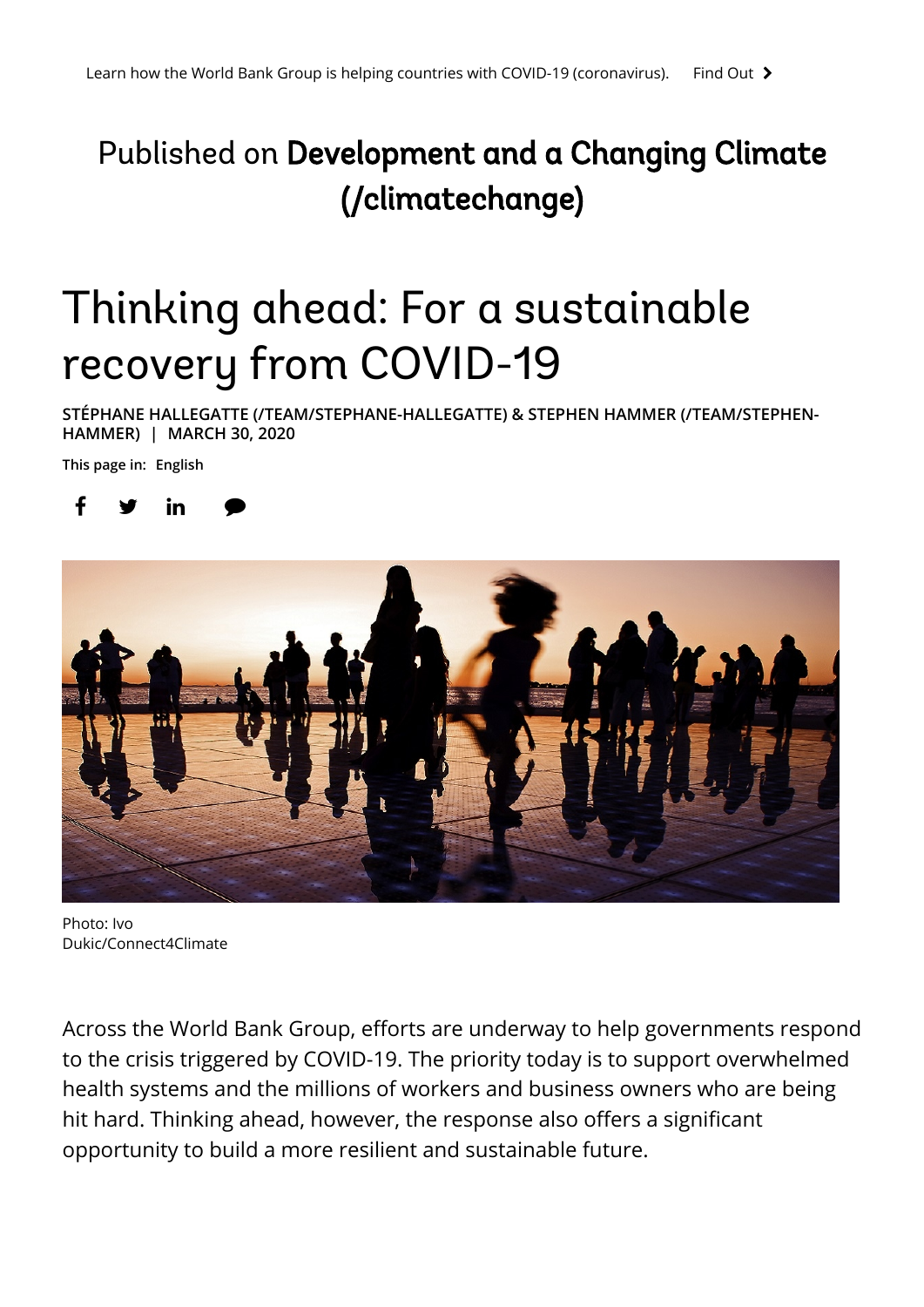### **A First Phase: Lessons from the Front Lines of Disaster Response**

The initial focus must be on the front lines: supporting doctors and nurses, as well as ensuring that homes and hospitals have power and water, waste is properly disposed, and food is available and affordable. Attention must also focus on the households hit by drastically reduced incomes, especially those with exposed occupations (e.g., tourism or restaurants) or unstable incomes (e.g., independent workers), as well as the poorest households with little savings.

Right now, the goal cannot be to stimulate demand and increase economic activity before the virus is under control. Instead, we need redistributive actions to smooth the shock. **I** (https://twitter.com/intent/tweet? [text=Right+now%2C+the+goal+cannot+be+to+stimulate+demand+and+increase+eco](https://twitter.com/intent/tweet?text=Right+now%2C+the+goal+cannot+be+to+stimulate+demand+and+increase+economic+activity+before+the+virus+is+under+control.+Instead%2C+we+need+redistributive+actions+to+smooth+the+shock.&url=https://blogs.worldbank.org/climatechange/for-a-sustainable-recovery-from-covid-19/?cid=EXT_WBBlogTweetableShare_D_EXT&via=WBG_Climate) a-sustainable-recovery-from-covid-19/? cid=EXT\_WBBlogTweetableShare\_D\_EXT&via=WBG\_Climate)

To do so, governments can and do rely on existing social protection systems [\(http://www.ugogentilini.net/wp-content/uploads/2020/03/global-review-of-social](http://www.ugogentilini.net/wp-content/uploads/2020/03/global-review-of-social-protection-responses-to-COVID-19-2.pdf)protection-responses-to-COVID-19-2.pdf). "Adaptive safety nets" that use existing social protection schemes and can quickly expand by increasing the number of beneficiaries and the sums transferred to them, are an efficient [\(https://openknowledge.worldbank.org/handle/10986/25335\) w](https://openknowledge.worldbank.org/handle/10986/25335)ay to help people after a major shock. This approach was effective in Fiji after Hurricane Winston (http://documents.worldbank.org/curated/en/163081509454340771/Climatevulnerability-assessment-making-Fiji-climate-resilient) and in Kenya [\(https://rsa.tandfonline.com/doi/full/10.1080/21665095.2019.1582347#.Xn6x1IhKhP](https://rsa.tandfonline.com/doi/full/10.1080/21665095.2019.1582347#.Xn6x1IhKhPY) and [Ethiopia \(https://www.journals.uchicago.edu/doi/abs/10.1086/677753\)](https://www.journals.uchicago.edu/doi/abs/10.1086/677753) during droughts and can be applied now.

Many other *ad hoc* measures may also be required to maintain access to food, shelter, or other basic needs, ranging from delaying rent or mortgage payments to delivery of school lunches. To avoid widespread bankruptcies, it will also be critical to ensure liquidity for viable firms. Subsidized loans or public guarantees (https://openknowledge.worldbank.org/handle/10986/31805) are common instruments after natural disasters and can be mobilized.

The types of support will depend on country contexts and the development of their financial sectors and social protection systems. In many low- and middleincome countries support from multilateral development banks and the IMF will be critical.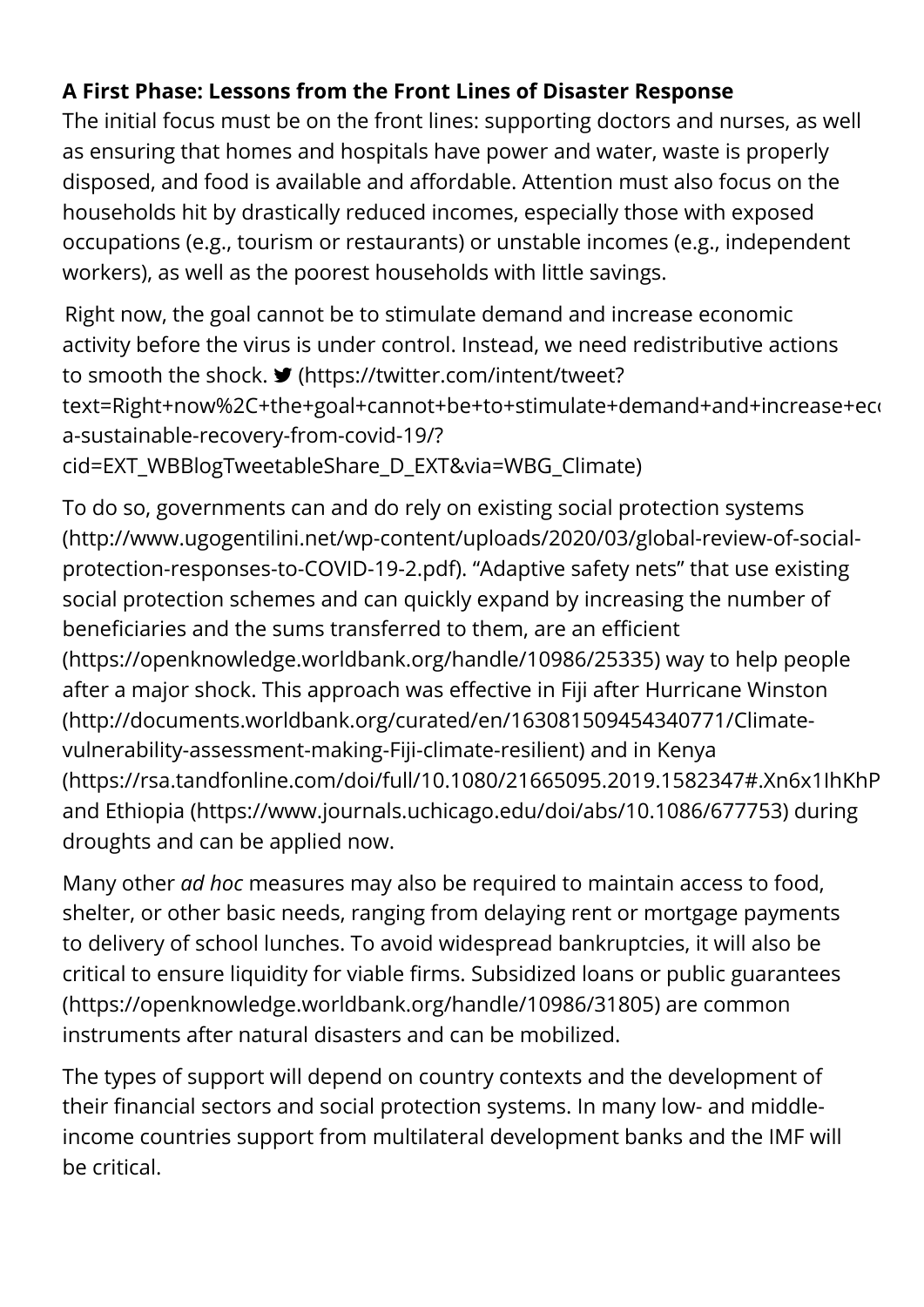In many low-income countries, it is urgent to finance a surge in health system capacity and social protection instruments. This offers a first opportunity to generate long-term benefits, beyond the current crisis: if sustainably designed, these improvements in health care and social protection can build resilience to future shocks, including natural disasters and the impacts of climate change.

#### **A Second Phase: Helping Countries Recover Sustainably**

As the immediate health crisis subsides, many households will have depleted savings or large debt and will need to save more and consume less. Similarly, firms and financial institutions will need to rebuild their balance sheet and be less able to invest. It is reasonable to expect aggregate demand to remain depressed for an extended period after the pandemic is over.

This will be the time for a stimulus aimed at achieving financial and economic recovery. Government actions will be critical to ensure a quick return to a healthy economic situation. Depending on the context, these may include tax cuts and reforms, cash transfers and subsidies, and higher spending in specific sectors or [projects. While the approaches may spark intense debate, there is a strong case](https://onlinelibrary.wiley.com/doi/full/10.1111/joes.12241) (https://onlinelibrary.wiley.com/doi/full/10.1111/joes.12241) for a large public [spending component in a stimulus package \(https://www.aeaweb.org/articles?](https://www.aeaweb.org/articles?id=10.1257/mac.4.1.22) id=10.1257/mac.4.1.22).

These actions will have long-lasting effects on the economic system. Even if investments have the same benefits over the short term, some options will do better at promoting long-term sustainable growth and poverty reduction. Thinking ahead, therefore, the urgent focus on short-term needs should not overlook opportunities to achieve other longer-term goals (and avoid making longer-term goals even more challenging).

[Prime among these: the decarbonization of the world economy and the long-term](https://openknowledge.worldbank.org/handle/10986/22787) benefits it brings (https://openknowledge.worldbank.org/handle/10986/22787). Our choices on stimulus packages will affect our ability to achieve this objective, creating risks but also opportunities.

For instance, the tax reform component of stimulus packages could create new tax rates for fuel, energy, or carbon, and different incentives to reduce carbon emissions. The recent drop in global oil prices offers an opportunity to revisit the [subsidies currently in place in many countries and redirect these resources](https://newclimateeconomy.report/2018/wp-content/uploads/sites/6/2018/09/NCE_2018_FULL-REPORT.pdf) (https://newclimateeconomy.report/2018/wp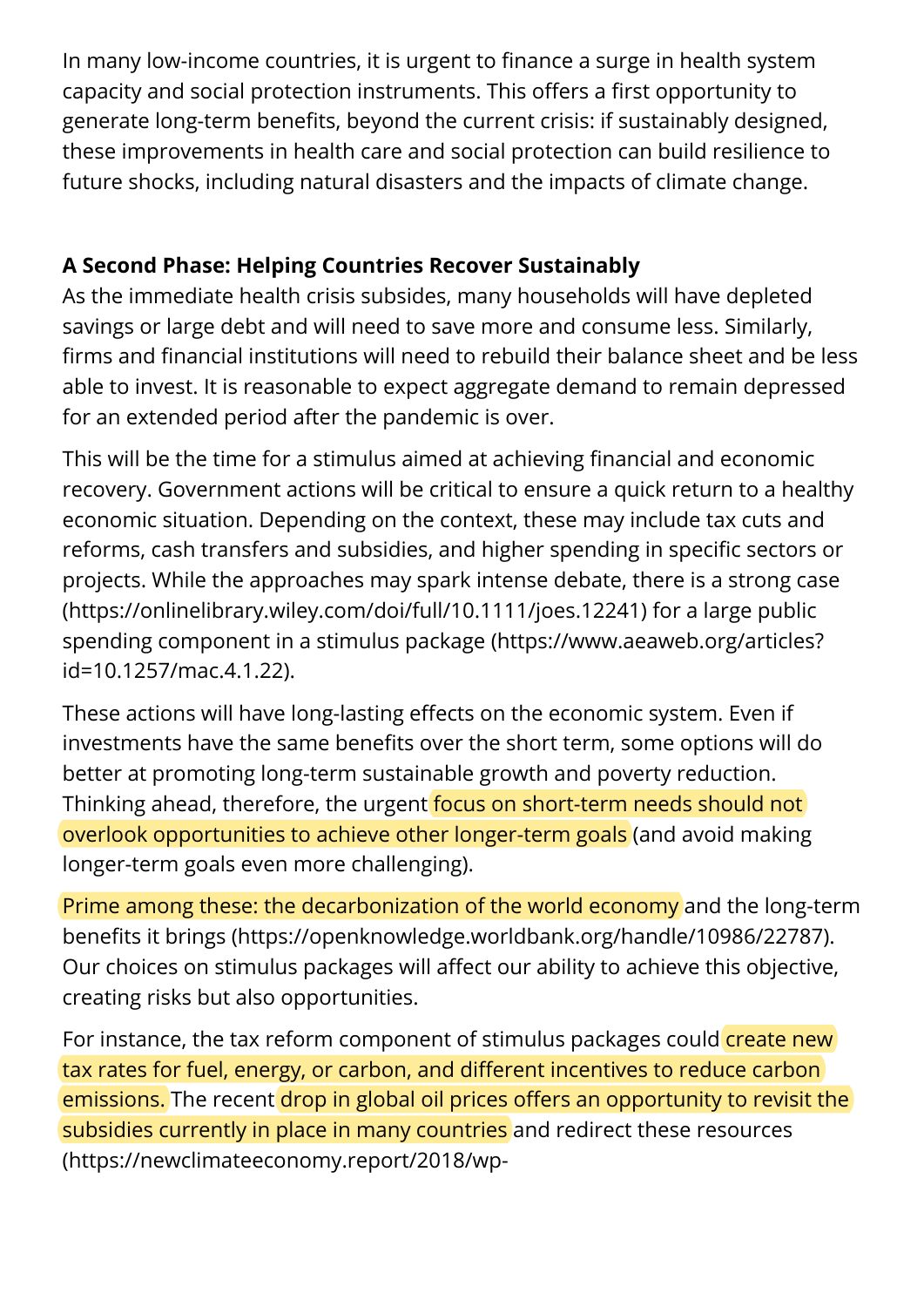[content/uploads/sites/6/2018/09/NCE\\_2018\\_FULL-REPORT.pdf\) to more e](https://newclimateeconomy.report/2018/wp-content/uploads/sites/6/2018/09/NCE_2018_FULL-REPORT.pdf)fficient ways to reduce poverty or boost growth, while advancing a transition away from fossil fuels.

A wide range of investments can boost shorter-term job creation and incomes and generate long-term sustainability and growth benefits. Examples include energy efficiency for existing buildings; production of renewable energy; preservation or restoration of natural areas that provide ecosystem services and resilience to floods, drought, and hurricanes; the remediation of polluted lands; investments in water treatment and sanitation; or sustainable transport infrastructure, ranging from bike lanes to metro systems.

Although the stimulus may be only needed months in the future, now is the time to identify the best possible stimulus package, developing "shovel-ready" projects and the policies that enable them.  $\blacktriangleright$  (https://twitter.com/intent/tweet? [text=Although+the+stimulus+may+be+only+needed+months+in+the+future%2C+no](https://twitter.com/intent/tweet?text=Although+the+stimulus+may+be+only+needed+months+in+the+future%2C+now+is+the+time+to+identify+the+best+possible+stimulus+package%2C+developing+%E2%80%9Cshovel-ready%E2%80%9D+projects+and+the+policies+that+enable+them.&url=https://blogs.worldbank.org/climatechange/for-a-sustainable-recovery-from-covid-19/?cid=EXT_WBBlogTweetableShare_D_EXT&via=WBG_Climate) ready%E2%80%9D+projects+and+the+policies+that+enable+them.&url=https://blog a-sustainable-recovery-from-covid-19/?

cid=EXT\_WBBlogTweetableShare\_D\_EXT&via=WBG\_Climate)

#### **A Green Stimulus Framework**

To respond to the crisis, we do not need to start from scratch: we can use projects already identified in countries' national or sectoral masterplans, as well as climate change adaptation plans and the Nationally Determined Contributions (NDCs) of the Paris Agreement. Projects should then be assessed in terms of their potential to fit the needs of a stimulus, by considering various temporal and sectoral dimensions including:

- $\bullet$  The benefits of short-term stimulus and job creation, including the number of jobs created and the fit with local skills, whether these projects require domestic or imported supplies, and the projects' timeliness: how long will it take to create these jobs?
- Medium-term growth benefits, including the impact of maintenance costs, the number of permanent jobs created after construction ends, or the level of private investment mobilized.
- Long-term sustainability and contributions to decarbonization, including assessing the country's current and future emission trajectory, protection of local ecosystems and biodiversity, and the impact on long-term growth potential (for instance, by improving the population's education or health, or reducing local air pollution levels or flood damage vulnerabilities).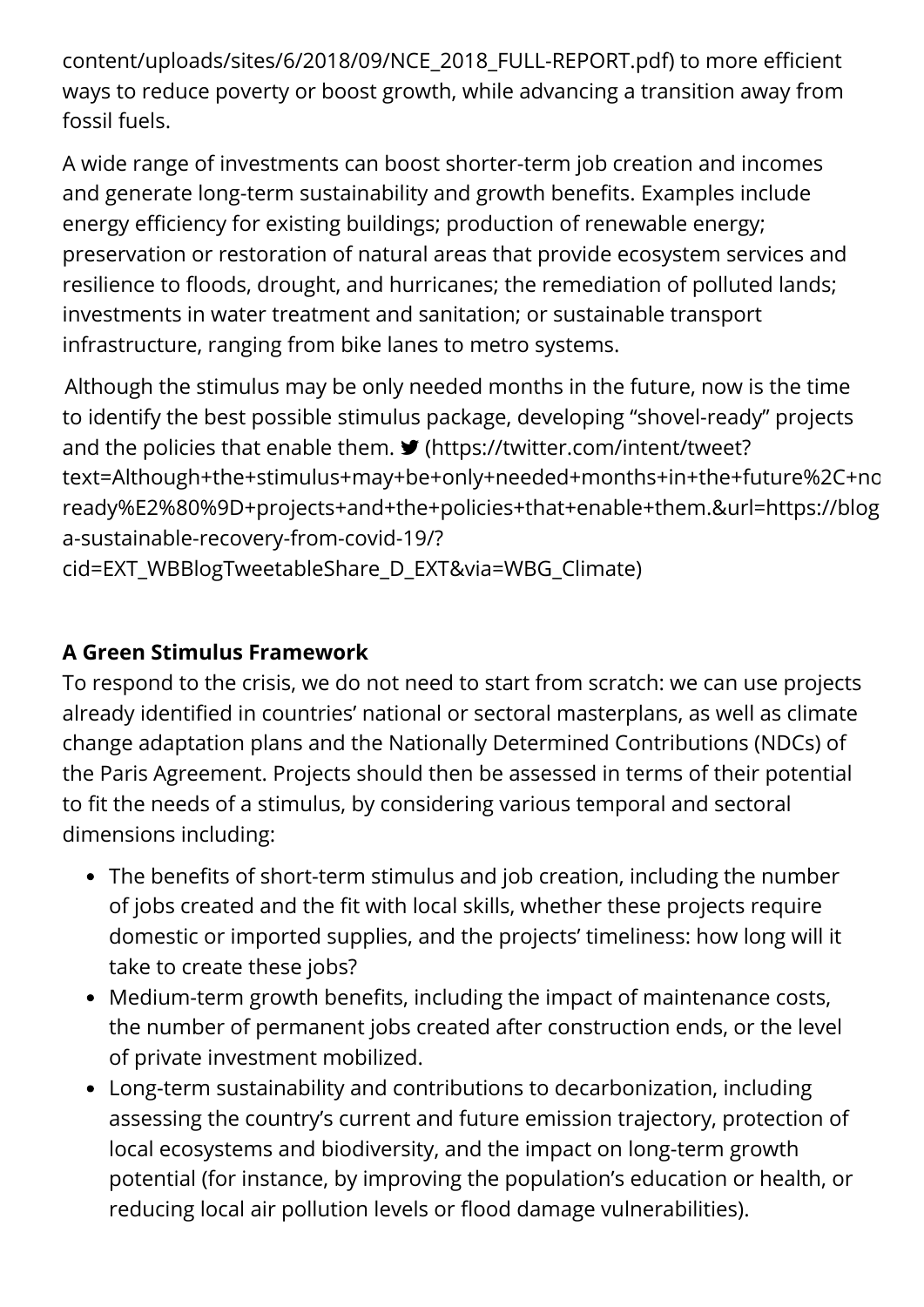Many projects can score high on all three dimensions [\(http://documents.worldbank.org/curated/en/141301468330955009/pdf/WPS5163.p](http://documents.worldbank.org/curated/en/141301468330955009/pdf/WPS5163.pdf) Energy efficiency, nature conservation, clean energy options, and the sustainability of transport are clear win-win areas for stimulus investments (http://eprints.lse.ac.uk/24345/1/An outline of the case for a green stimulus.pdf). As an example, the Republic of Korea's 2008 stimulus package included big investments in these sectors, with a focus on river restoration, building energy efficiency, and green transport. The country was efficient in spending, with almost 20 percent of funds disbursed by the first half of 2009.

Restoring degraded forestlands and landscapes could create many jobs over the short term while also generating net benefits worth hundreds of billions of dollars (http://newclimateeconomy.report/2014/wp-

content/uploads/sites/2/2014/08/NCE-Global-Report\_web.pdf) from watershed protection, better crop yields, and forest products. In Ethiopia, for instance, the Humbo Assisted Natural Regeneration Project

(https://www.biocarbonfund.org/sites/biocft1t2/files/documents/Ethiopia -Humbo.pdf) increased local incomes and helped restore 2,700 hectares of biodiverse native forest, boosting carbon sequestration benefits. More tree cover also reduced local drought vulnerability

[\(https://openknowledge.worldbank.org/handle/10986/23576\).](https://openknowledge.worldbank.org/handle/10986/23576)

Another clear option to create many jobs and support economic recovery is to invest massively in retrofitting buildings

[\(http://eprints.lse.ac.uk/24345/1/An\\_outline\\_of\\_the\\_case\\_for\\_a\\_green\\_stimulus.pdf\)](http://eprints.lse.ac.uk/24345/1/An_outline_of_the_case_for_a_green_stimulus.pdf) to make them more energy efficient, more comfortable and healthier, as well as better adapted to higher temperatures in the future.

In a stimulus package, public works programs

[\(http://documents.worldbank.org/curated/en/289871468339050938/pdf/Public](http://documents.worldbank.org/curated/en/289871468339050938/pdf/Public-works-as-a-safety-net-design-evidence-and-implementation.pdf)works-as-a-safety-net-design-evidence-and-implementation.pdf) can help poor people manage the direct effect of the COVID-19 crisis on their livelihoods. These can be massive: there are 80 million participants in the Mahatma Gandhi National Rural Employment Guarantee in India and 10 million in the Program Nasional Pemberdayaan Mandiri in Indonesia. Many such programs focus on irrigation, afforestation, soil conservation, and watershed development; and if carefully selected, they can facilitate long-term economic transformation. In Ethiopia (http://documents.worldbank.org/curated/en/289871468339050938/pdf/Public[works-as-a-safety-net-design-evidence-and-implementation.pdf\), the Productive](http://documents.worldbank.org/curated/en/289871468339050938/pdf/Public-works-as-a-safety-net-design-evidence-and-implementation.pdf) Safety Net Program is helping increase resilience and adaptation by investing in the creation of community assets to reverse the severe degradation of watersheds and provide a more reliable water supply.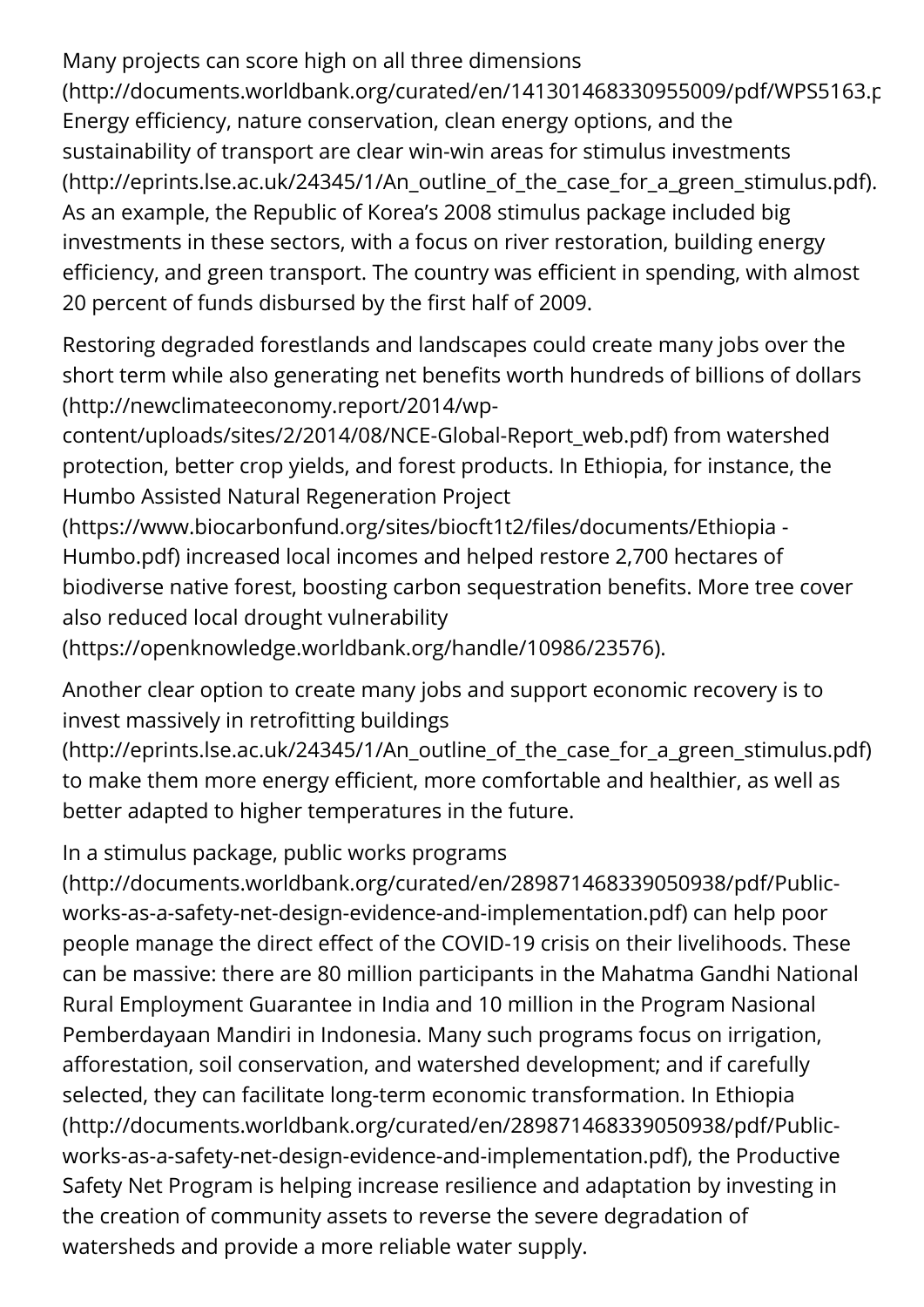Ambitious infrastructure projects in energy, transport, water, or urban development are usually difficult to include in a stimulus because they take a long time to prepare. But the unique nature of this crisis may give time to build a green infrastructure pipeline for when the stimulus is needed. These could include a big expansion of electric vehicle charging infrastructure, bus and bike lanes, electricity transmission and distribution systems, water and sanitation service coverage, or making neighborhoods more livable and less energy intensive.

#### **Long-Term Benets**

For those of us who focus on the threat that climate change presents to hard-won development gains around the world, this crisis has a sense of foreboding to it. But if we are strategic in how we design policy responses, we can achieve both short *and* long-term outcomes that benefit both national and global interests. Planning for that, however, must start immediately. If we get it right, the response to COVID-19 may not only minimize pain and suffering now, but can also build the foundation for a greener, safer, and more prosperous future. (https://twitter.com/intent/tweet? text=If+we+get+it+right%2C+the+response+to+COVID-[19+may+not+only+minimize+pain+and+suering+now%2C+but+can+also+build+the](https://twitter.com/intent/tweet?text=If+we+get+it+right%2C+the+response+to+COVID-19+may+not+only+minimize+pain+and+suffering+now%2C+but+can+also+build+the+foundation+for+a+greener%2C+safer%2C+and+more+prosperous+future.&url=https://blogs.worldbank.org/climatechange/for-a-sustainable-recovery-from-covid-19/?cid=EXT_WBBlogTweetableShare_D_EXT&via=WBG_Climate) a-sustainable-recovery-from-covid-19/? cid=EXT\_WBBlogTweetableShare\_D\_EXT&via=WBG\_Climate)

**[CLIMATE CHANGE \(/SEARCH?F\[0\]=TOPIC:282&F\[1\]=LANGUAGE:EN\)](https://blogs.worldbank.org/search?f[0]=topic:282&f[1]=language:en)[, DISASTER RISK MANAGEMENT \(/SEARCH?](https://blogs.worldbank.org/search?f[0]=topic:286&f[1]=language:en) [F\[0\]=TOPIC:286&F\[1\]=LANGUAGE:EN\),](https://blogs.worldbank.org/search?f[0]=topic:290&f[1]=language:en) [ENERGY \(/SEARCH?F\[0\]=TOPIC:288&F\[1\]=LANGUAGE:EN](https://blogs.worldbank.org/search?f[0]=topic:288&f[1]=language:en)[\), ENVIRONMENT](https://blogs.worldbank.org/search?f[0]=topic:290&f[1]=language:en) (/SEARCH?F[0]=TOPIC:290&F[1]=LANGUAGE:EN), [FINANCIAL SECTOR \(/SEARCH?F\[0\]=TOPIC:293&F\[1\]=LANGUAGE:EN\),](https://blogs.worldbank.org/search?f[0]=topic:293&f[1]=language:en) [HEALTH \(/SEARCH?F\[0\]=TOPIC:297&F\[1\]=LANGUAGE:EN\),](https://blogs.worldbank.org/search?f[0]=topic:297&f[1]=language:en) SOCIAL PROTECTION (/SEARCH? [F\[0\]=TOPIC:301&F\[1\]=LANGUAGE:EN\), COVID-19 \(CORONAVIRUS\) \(/SEARCH?F\[0\]=SERIES:8](https://blogs.worldbank.org/search?f[0]=topic:301&f[1]=language:en)[81&F\[1\]=LANGUAGE:EN\)](https://blogs.worldbank.org/search?f[0]=series:881&f[1]=language:en)**

## Authors

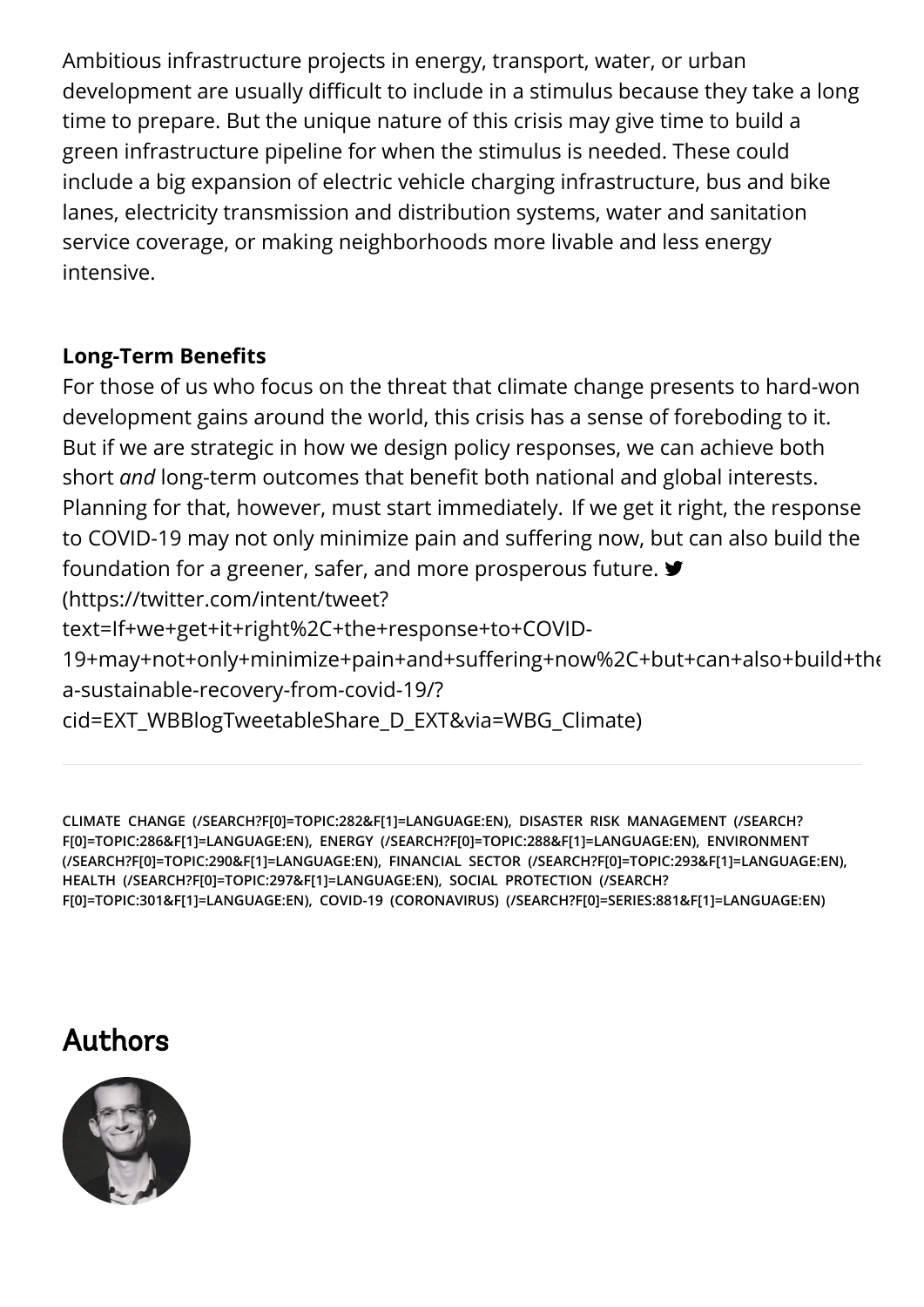Stéphane Hallegatte (/team/stephane-hallegatte) [\(/team/stephane-hallegatte\)](https://blogs.worldbank.org/team/stephane-hallegatte) [\(/team/stephane-hallegatte\)](https://blogs.worldbank.org/team/stephane-hallegatte)

Lead Economist, World Bank

**[MORE BLOGS BY STÉPHANE \(/TEAM/STEPHANE-HALLEGATTE\)](https://blogs.worldbank.org/team/stephane-hallegatte)**



in

Stephen Hammer (/team/stephen-hammer) [\(/team/stephen-hammer\)](https://blogs.worldbank.org/team/stephen-hammer) (/team/stephen-hammer)

Advisor, Global Partnerships and Strategy

**[MORE BLOGS BY STEPHEN \(/TEAM/STEPHEN-HAMMER\)](https://blogs.worldbank.org/team/stephen-hammer)**

## <span id="page-6-0"></span>Join the Conversation

Your name

Your Email

The content of this field is kept private and will not be shown publicly

Write a response...